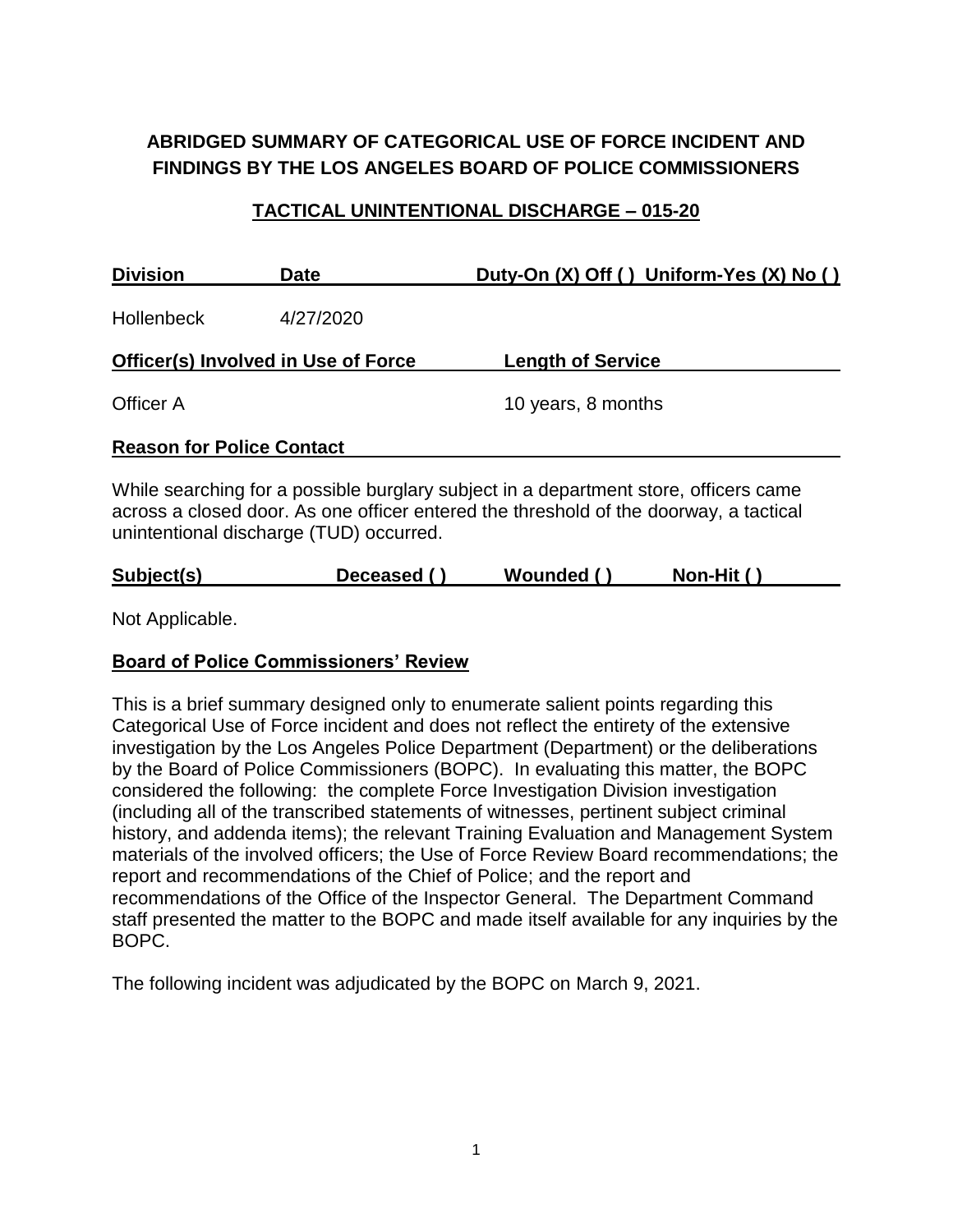#### **Incident Summary**

A Security Services Operator contacted Communications Division (CD) to report an audible alarm activation at a department store. The operator informed CD that a key holder, Witness A, was en route to the location.

The department store consisted of two floors that included areas designated for sales, warehouse storage, and office space. The business was closed at the time of this incident.

Communications Division (CD) broadcast the call, and two Hollenbeck Division officers responded to the location; however, these officers left the location prior to completing the call in order to respond to a back-up request for a unit following armed robbery suspects in Hollenbeck Division.

Witness A arrived at the store and called 911 to advise CD that he observed an individual (the Subject) inside the store. Witness A observed the activity through the store window and described the Subject. The CD operator directed Witness A to stay inside his vehicle and advised him not to confront the Subject.

CD generated a new radio call for a "burglary suspect there now" based on the updated information provided by Witness A. According to the comments of the call, this incident was not broadcast at that time, due to a vehicle pursuit in Hollenbeck Division. Approximately 48 minutes later, CD broadcast the call on the police radio.

Central Division Officers B and C acknowledged the call and responded to the location as a priority call (Code Two). They arrived at scene and requested additional units for a building search. The store manager, Witness A, unlocked the front doors for the officers.

Additional uniformed personnel responded to the additional unit request, including Officers A, D, E, F, G, H, and Sergeant A.

Officers A and D arrived at scene, and Officer D retrieved the shotgun.

The officers formed an entry/search team consisting of eight officers (Officers A, B, C, D, E, F, G, and H). Officer D was the point officer (shotgun) and Officer H brought a Beanbag Shotgun, which he/she slung over his/her shoulder. As they approached the storefront, all of the officers, with the exception of Officer D, unholstered their pistols. According to Officer A, he/she unholstered his/her pistol due to the fact that burglary suspects are known to carry weapons, and to prevent this risk of serious bodily injury or death during the search.

Prior to entering the business, Officer D announced the officers' presence, verbally identifying themselves as police officers. He/she ordered anyone inside the premises to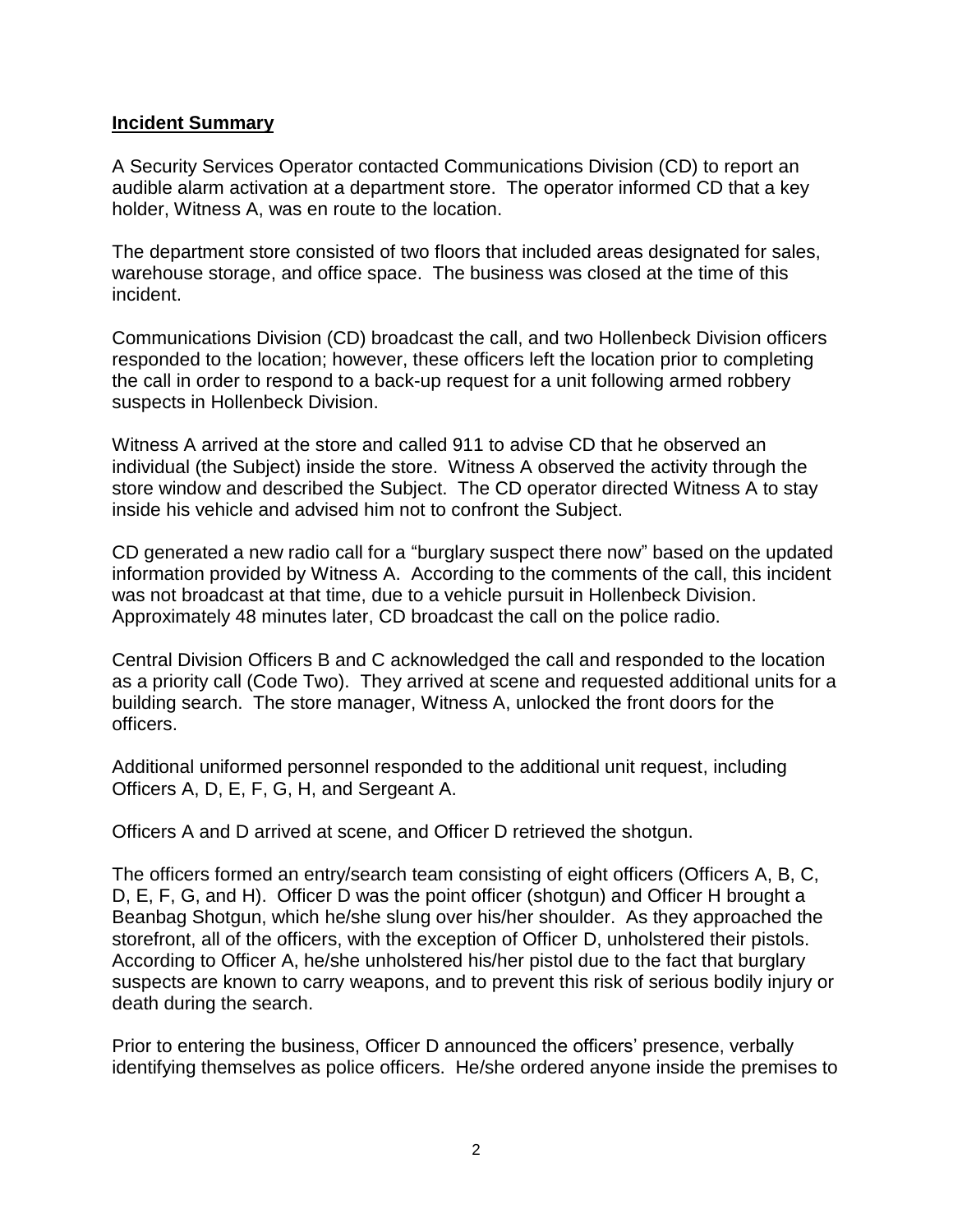come out with their hands up. After receiving no response, the officers entered the store and began a slow, methodical search of the location.

Sergeant A arrived at scene and joined the search team near the lobby area of the store. After clearing the first floor, the officers made their way to the second floor of the building.

While searching the women's department, Officer A came across a closed door on the south side of the building. The signage on the door indicated that the room was an electrical closet. The door opened inward and had a metal handle affixed to the left side of the door. Officer A verbally advised the search team of his/her observation. Officer D and Sergeant A heard the announcement and responded to Officer A's location.

As captured by BWV, Officer A held his/her pistol in his/her right hand, with the muzzle pointed toward the ground and positioned him/herself on the north side of the door. Officer D held the shotgun in a low-ready position and positioned him/herself on the south side of the door, while Sergeant A remained in the store aisle, north of Officer A.

Using his/her left hand, Officer A turned the door handle and pushed the unlocked door open. Once the door was open, it obscured the south/southwest corner of the room. As captured on BWV, the lighting within the room was rather dim; however, there was artificial lighting emitting from a hallway that was located in the northwest corner of the room.

Officer D entered the room first and positioned him/herself near the opening of the hallway. Officer A was concerned that the area behind the door had not been searched and directed Officer D to clear it. Officer D advised Officer A that there was a hallway within the room.

According to Officer A, he/she was cognizant that Officer D was armed with a long gun (shotgun) and quickly realized it was not feasible for him/her to search the area behind the door, due to the limited space. Therefore, he/she decided to search that area him/herself and directed Officer D to stand by. Officer D maintained his/her position at the hallway and held the shotgun in a low-ready position, with the muzzle pointed in an easterly direction.

As Officer A entered the threshold of the room, he/she transitioned his/her pistol from his/her right hand into his/her left hand. As captured by Sergeant A's BWV, Officer A grabbed the door handle with his/her right hand, looked behind the door, while simultaneously pointing his/her pistol in a southerly direction, behind the door.

According to Officer A, the area behind the door was dark; therefore, he/she decided to use the flashlight affixed to his/her pistol to illuminate the area. Using his/her left index finger, he/she attempted to activate the flashlight engagement switch and heard a gunshot. At that time, Officer A realized he/she had a tactical unintentional discharge (TUD).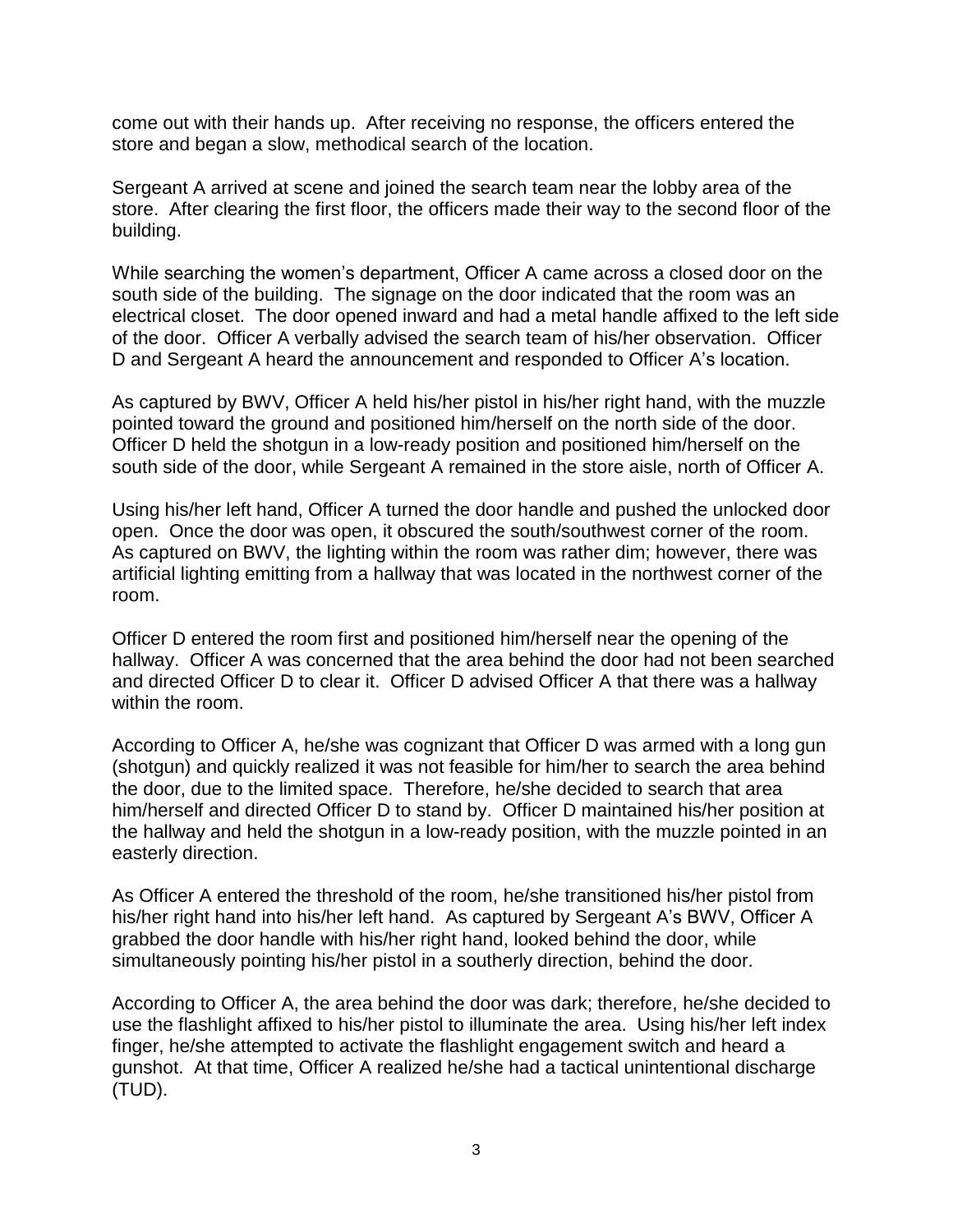Officer D heard the gunshot; however, Officer D did not witness the TUD occur. Officers A, D, and Sergeant A checked on one another and verified that no one was injured. Sergeant A directed the officers to stop the search momentarily. Officer A transitioned his/her pistol back into his/her right hand and holstered his/her pistol.

According to Sergeant A, he/she initially believed the incident would be handled as a Non-Categorical Use of Force (NCUOF). Therefore, he/she did not immediately separate Officer A from the other officers.

Sergeant A deactivated his/her BWV and telephonically notified the Central Patrol Division Watch Commander, Sergeant B, of the TUD. Sergeant A requested an additional supervisor respond to his/her location. Sergeant B directed Central Patrol Division, Sergeant C to respond to the location.

After completing the telephonic notification, Sergeant A reactivated his/her BWV and directed the remaining officers to continue with the building search. The search team completed their search; however, they were unable to locate the Subject.

Sergeant C arrived at the TUD scene. Sergeant A briefed him/her on the incident and directed him/her to the location of the TUD.

Initially, Sergeants A and C were unaware that the incident was a Categorical Use of Force (CUOF). Therefore, Sergeant C began investigating the incident as a Non-Categorical Use of Force (NCUOF). Sergeant C took photographs of the scene and associated evidence.

As captured on BWV, Officer C observed a bullet fragment lying on the carpet west of the electrical room door. Officer C directed Officer A to the bullet fragment. Officer A bent over and used his/her flashlight to move the bullet fragment about an inch in an easterly direction.

According to Sergeant C, nearly an hour after he/she arrived at scene, he/she received a phone call from Sergeant B. Sergeant B advised him/her that the incident was a CUOF and directed him/her to obtain a Public Safety Statement (PSS) from Officer A. Sergeant C separated the officers and obtained a PSS from Officer A.

No officers or civilians were injured during the incident.

Force Investigation Division (FID) Detectives responded to the scene to conduct the investigation.

#### **BWV and DICVS Policy Compliance**

| <b>NAME</b> | <b>TIMELY BWV</b><br><b>ACTIVATION</b> | <b>BUFFER</b> | <b>FULL 2-MINUTE BWV RECORDING OF TIMELY DICVS</b><br><b>ENTIRE INCIDENT</b> | <b>IACTIVATION</b> |
|-------------|----------------------------------------|---------------|------------------------------------------------------------------------------|--------------------|
| Sergeant A  | Yes                                    | Yes           | <b>Yes</b>                                                                   | N/A                |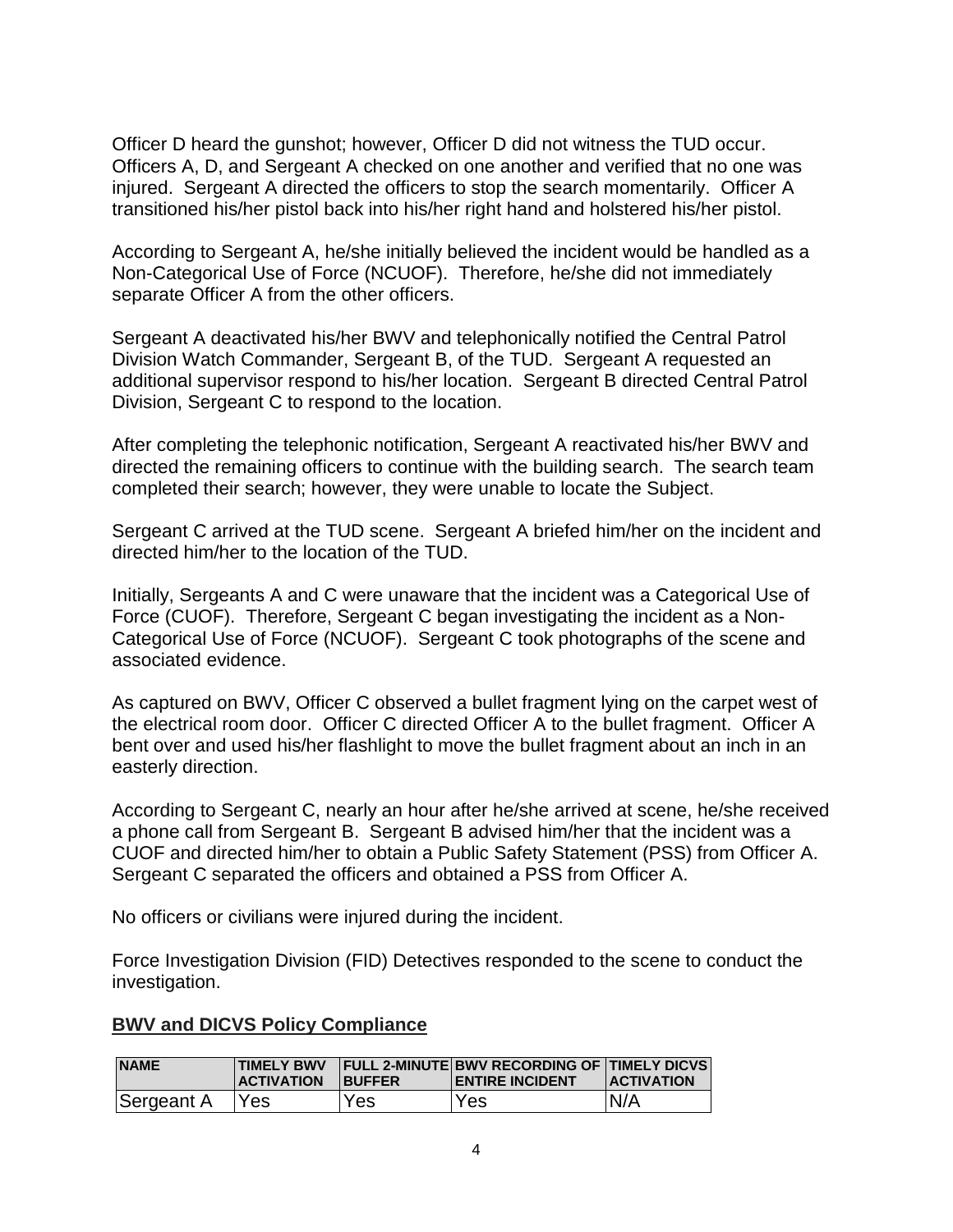| <b>Officer A</b> | $v_{es}$        | Yes       | Yes | N/A |
|------------------|-----------------|-----------|-----|-----|
| <b>Officer E</b> | $V_{\text{ES}}$ | <b>No</b> | Yes | N/A |
| <b>Officer D</b> | $V_{ES}$        | Yes       | Yes | N/A |

#### **Los Angeles Board of Police Commissioners' Findings**

### **A. Tactics**

The BOPC found Officer A's tactics to warrant Administrative Disapproval, and Officer D's and Sergeant A's tactics to warrant a Tactical Debrief.

## **B. Drawing and Exhibiting**

The BOPC found Officers A and D's, and Sergeant A's drawing and exhibiting of a firearm to be In Policy.

## **C. Unintentional Discharge**

The BOPC found Officer A's tactical unintentional discharge to be negligent, warranting a finding of Administrative Disapproval.

## **Basis for Findings**

In making its decision in this matter, the Commission is mindful that every "use of force by members of law enforcement is a matter of critical concern both to the public and the law enforcement community. It is recognized that some individuals will not comply with the law or submit to control unless compelled to do so by the use of force; therefore, law enforcement officers are sometimes called upon to use force in the performance of their duties. It is also recognized that members of law enforcement derive their authority from the public and therefore must be ever mindful that they are not only the guardians, but also the servants of the public. The Department's guiding principle when using force shall be reverence for human life. Officers shall attempt to control an incident by using time, distance, communications, and available resources in an effort to deescalate the situation, whenever it is safe, feasible, and reasonable to do so. As stated below, when warranted, Department personnel may use objectively reasonable force to carry out their duties. Officers may use deadly force only when they reasonably believe, based on the totality of circumstances, that such force is necessary in defense of human life.

Officers who use unreasonable force degrade the confidence of the community we serve, expose the Department and fellow officers to physical hazards, violate the law and rights of individuals upon whom unreasonable force or unnecessary deadly force is used, and subject the Department and themselves to potential civil and criminal liability. Conversely, officers who fail to use force when warranted may endanger themselves, the community and fellow officers" (Special Order No. 4, 2020, Policy on the Use of Force - Revised.)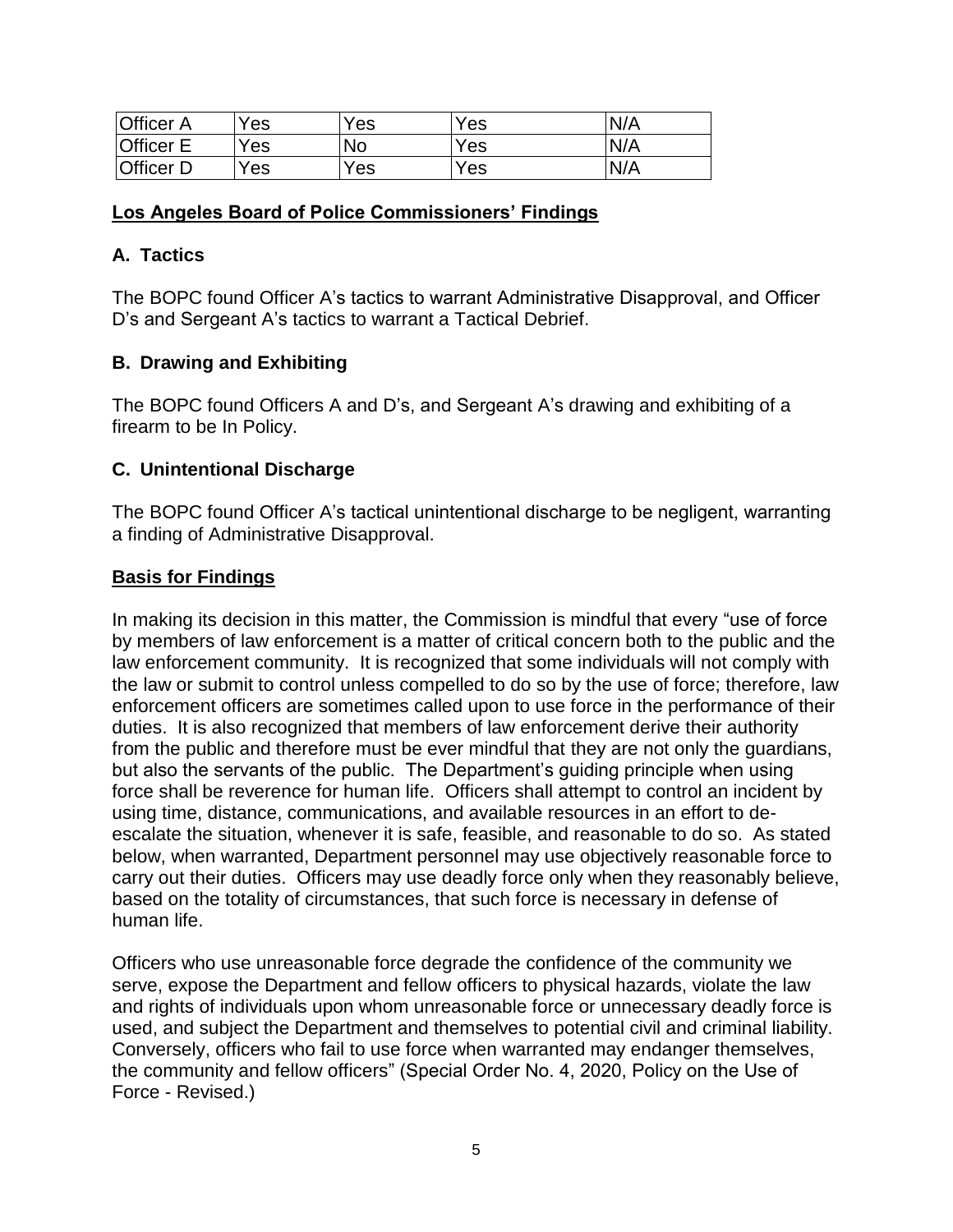The Commission is cognizant of the legal framework that exists in evaluating use of force cases, including the United States Supreme Court decision in Graham v. Connor, 490 U.S. 386 (1989), stating that:

"The reasonableness of a particular use of force must be judged from the perspective of a reasonable officer on the scene, rather than with the 20/20 vision of hindsight. The calculus of reasonableness must embody allowance for the fact that police officers are often forced to make splitsecond judgments – in circumstances that are tense, uncertain and rapidly evolving – about the amount of force that is necessary in a particular situation."

The Commission is further mindful that it must evaluate the actions in this case in accordance with existing Department policies. Relevant to our review are Department policies that relate to the use of force:

**Use of De-Escalation Techniques**. It is the policy of this Department that, whenever practicable, officers shall use techniques and tools consistent with Department deescalation training to reduce the intensity of any encounter with a Subject and enable an officer to have additional options to mitigate the need to use a higher level of force while maintaining control of the situation.

**Use of Force – Non-Deadly.** It is the policy of the Department that personnel may use only that force which is "objectively reasonable" to:

- Defend themselves;
- Defend others:
- Effect an arrest or detention;
- Prevent escape; or,
- Overcome resistance.

**Use of Force – Deadly.** It is the policy of the Department that officers shall use deadly force upon another person only when the officer reasonably believes, based on the totality of circumstances, that such force is necessary for either of the following reasons:

- To defend against an imminent threat of death or serious bodily injury to the officer or another person; or,
- To apprehend a fleeing person for any felony that threatened or resulted in death or serious bodily injury, if the officer reasonably believes that the person will cause death or serious bodily injury to another unless immediately apprehended. Where feasible, a peace officer shall, prior to the use of force, make reasonable efforts to identify themselves as a peace officer and to warn that deadly force may be used, unless the officer has objectively reasonable grounds to believe the person is aware of those facts.

In determining whether deadly force is necessary, officers shall evaluate each situation in light of the particular circumstances of each case and shall use other available resources and techniques if reasonably safe and feasible.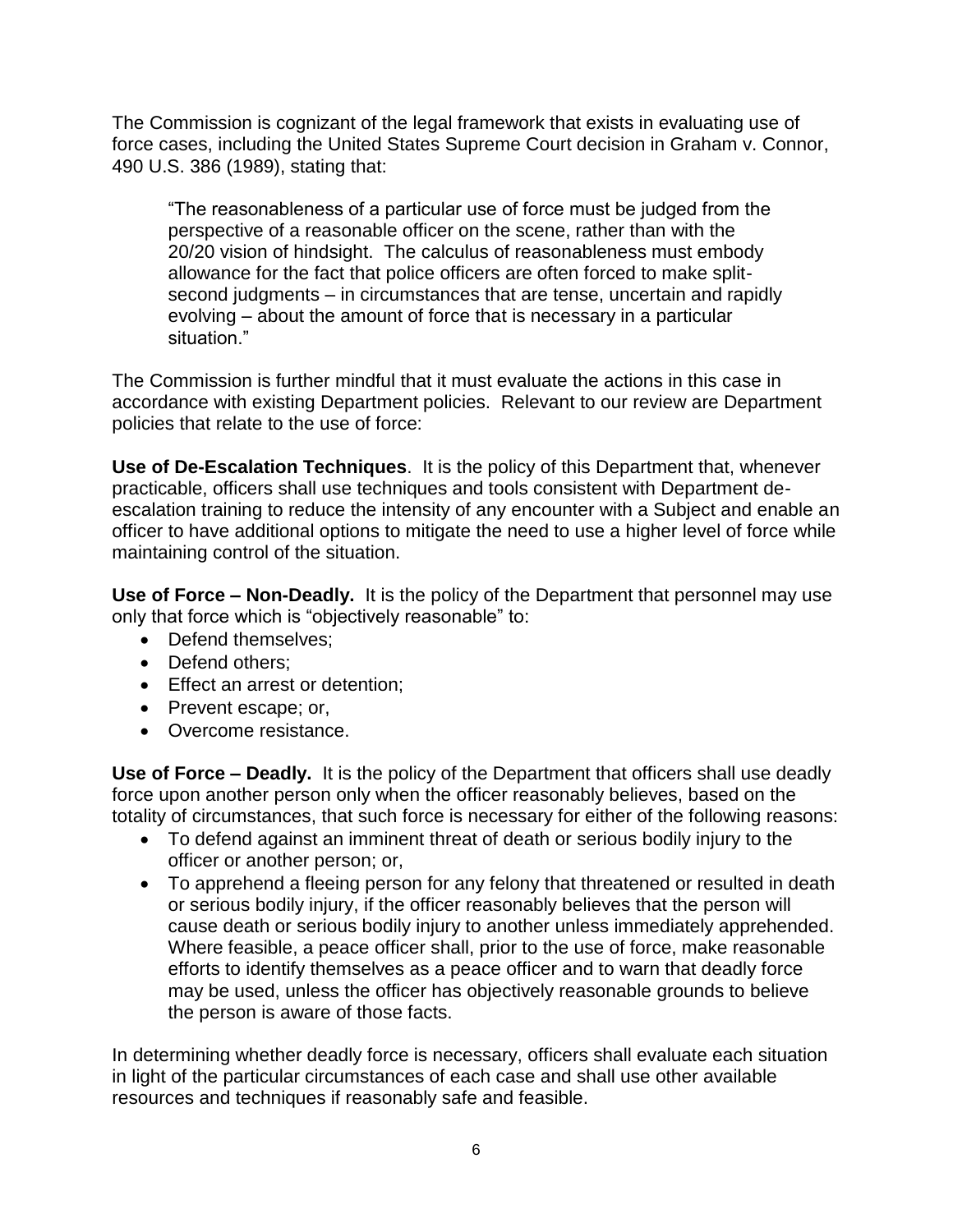**Note:** Because the application of deadly force is limited to the above scenarios, an officer shall not use deadly force against a person based on the danger that person poses to themselves, if an objectively reasonable officer would believe the person does not pose an imminent threat of death or serious bodily injury to the officer or another person.

**The Department's Evaluation of Deadly Force.** The Department will analyze an officer's use of deadly force by evaluating the totality of the circumstances of each case consistent with the California Penal Code Section 835(a), as well as the factors articulated in Graham v. Connor (Special Order No. 4, 2020, Policy on the Use of Force - Revised.)

An officer's decision to draw or exhibit a firearm should be based on the tactical situation and the officer's reasonable belief that there is a substantial risk that the situation may escalate to the point where deadly force may be justified (Los Angeles Police Department Manual.)

# **A. Tactics**

- Tactical De-Escalation Techniques
	- *Planning*
	- *Assessment*
	- *Time*
	- *Redeployment and/or Containment*
	- *Other Resources*
	- *Lines of Communication (Use of Force - Tactics Directive No. 16, October 2016, Tactical De-Escalation Techniques)*

Tactical de-escalation does not require that an officer compromise his/her/her or her safety or increase the risk of physical harm to the public. De-escalation techniques should only be used when it is safe and prudent to do so.

**Planning –** Officers B and C arrived at scene and requested additional units for a building search. Additional Central Patrol Division officers responded to the request for additional units for a building search. Upon arrival, the officers met with each other and formed an entry/search team consisting of Officers A, B, C, D, E, F, G, and H. Officer D was designated as the point officer armed with a shotgun and Officer H carried a beanbag shotgun, which he/she slung over his/her shoulder.

According to Officer A, the officers formulated a plan to make entry into the building. The team of officers designated an arrest team, less-lethal force options, and contact and cover roles that could change based on the situation and layout of the property.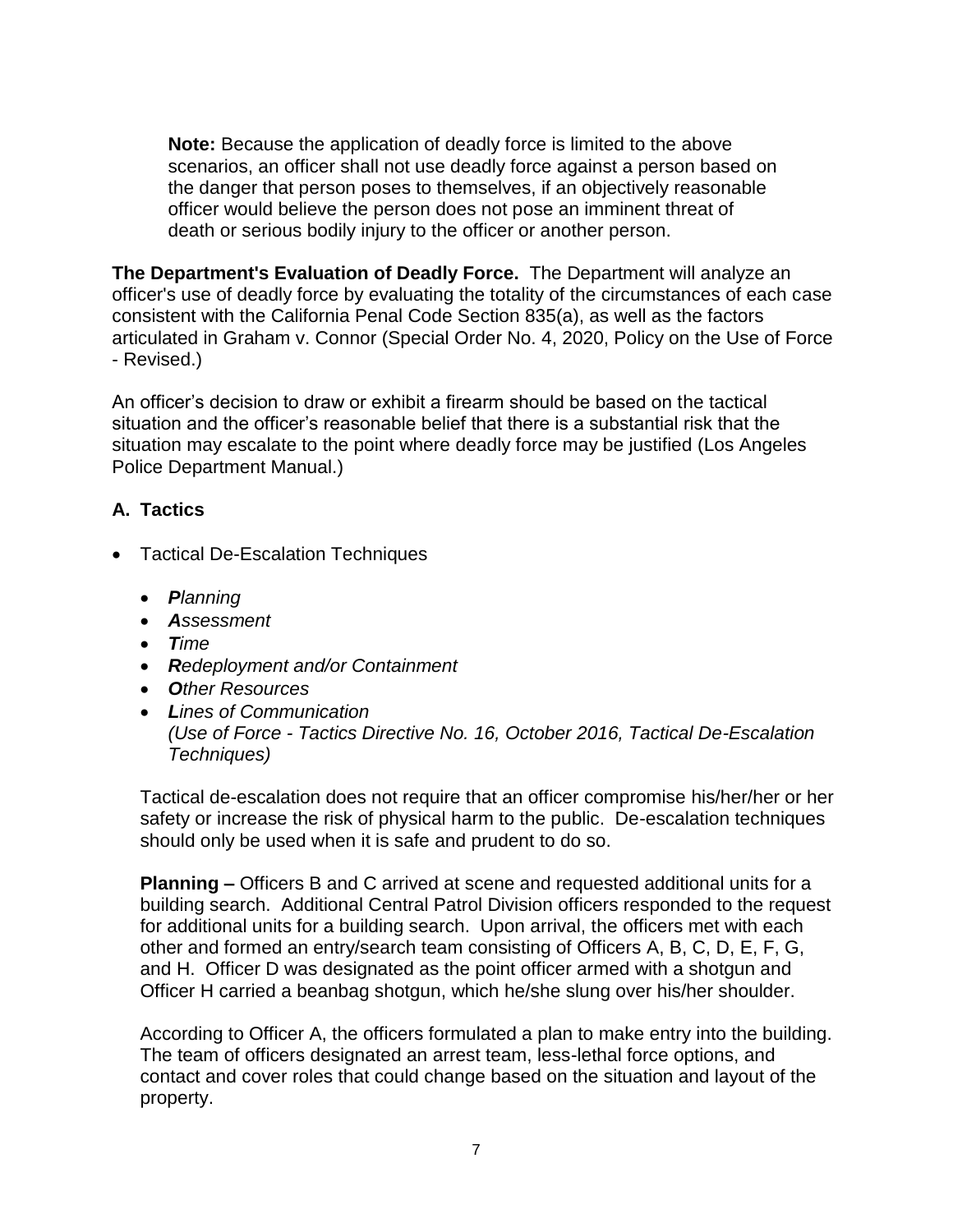Sergeant A arrived at scene and joined the search team near the lobby area of the store. According to Sergeant A, the officers formulated a search plan and he/she believed the roles, jobs designated, and number of officers conducting the search was sufficient to safely clear the building. All the jobs were interchangeable depending on the size of the facility. Sergeant A stated that the watch had conducted roll call training in building searches on the prior day to this incident.

**Assessment –** Prior to searching the building, the officers assessed the building and considered the size of the building and designated roles of each officer. An assessment was made on the involved personnel and a less-lethal force option, in the form a beanbag shotgun, was added to the search team. According to Officer A, the officers formulated a plan to make entry into the building.During the search of the building, the officers continually assessed their surroundings and utilized appropriate tactics to clear the location of potential suspects.

**Time –** Officers B and C utilized their available time and met with the store manager, and then requested additional units for a building search. Additional Central Patrol Division officers responded to the request for additional units for a building search. Upon arrival, the officers took time to plan with each other and formed an entry/search team. Prior to searching the building, the officers utilized their available time to assess the size of the building and designated roles of each officer. The investigation revealed the store manager unlocked the door for the officers. The officers conducted a slow and methodical search of a large, multi-level department store. The officers were searching the second floor when the TUD occurred.

The BOPC noted that the search of the large department store was slow and methodical. The officers involved in the building search did not rush, utilizing their available time, while conducting such a large-scale search. The BOPC also noted that the officers had been searching the building for approximately one hour before the TUD occurred, and then continued the search after the involved officer was identified.

**Redeployment and/or Containment –** The investigation revealed that there were eight officers and one sergeant involved in the building search. Two additional officers remained outside of the building for containment.During the building search, Officer A came across a closed door in the women's department on the south side of the building. Officer A verbally advised the search team of his/her observation. Officers D and Sergeant A heard the announcement and responded to Officer A's location.Officer D entered the room first and positioned him/herself near the opening of the hallway. Officer A was concerned that the area behind the door had not been searched and directed Officer D to clear it. Officer D advised Officer A that there was a hallway within the room.

According to Officer A, he/she was cognizant that Officer D was armed with a shotgun and quickly realized that due to the limited space, it was not feasible for him/her to search the area behind the door; therefore, Officer A decided to redeploy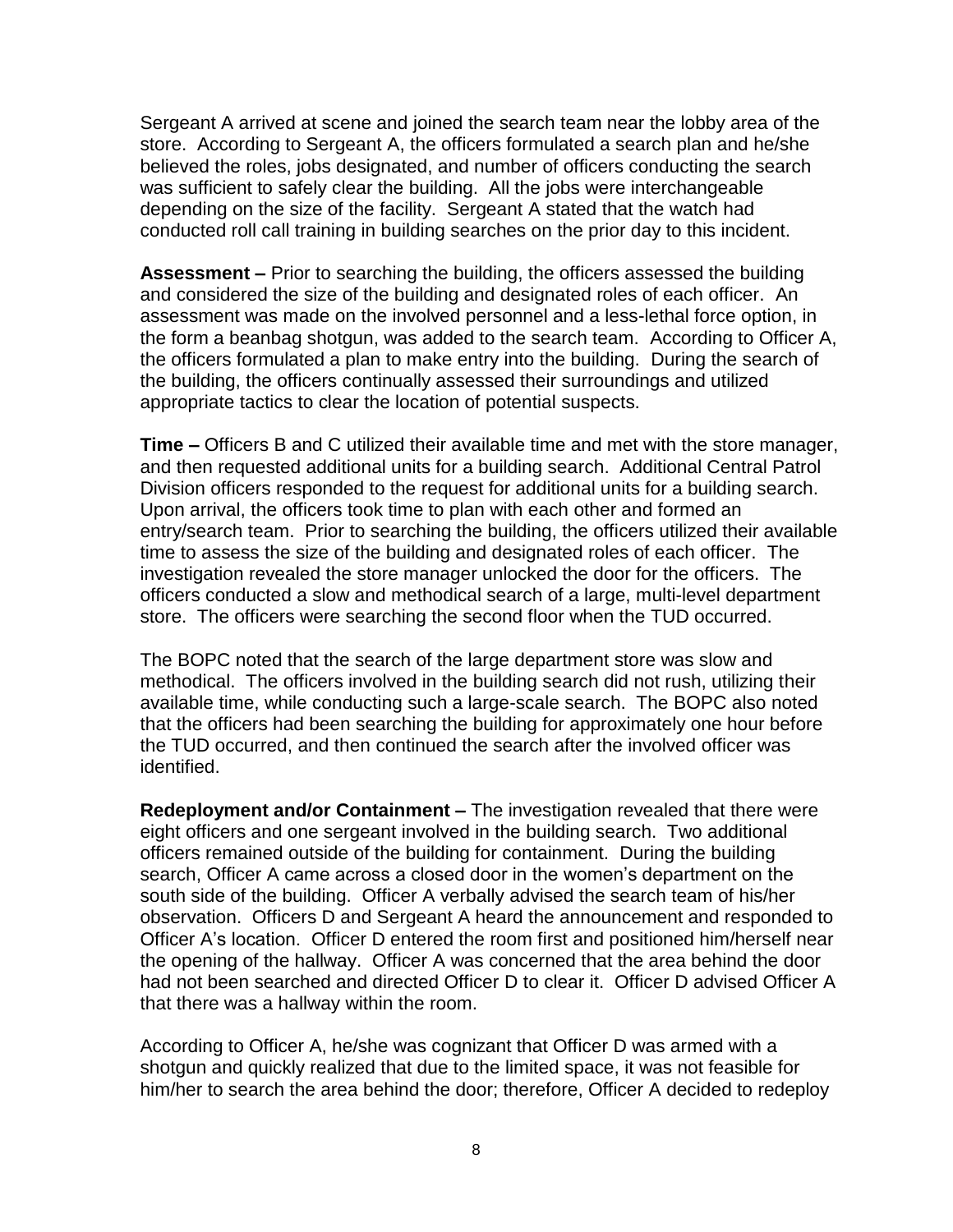and search that area him/herself and directed Officer D to stand by. Sergeant A became involved in the search as a third person prior to Officer A entering through the closed door.

The BOPC noted that the officers had containment of the building during the search and had an adequate number of personnel involved in the search.The BOPC would have preferred that Sergeant A not involve him/herself as part of the search team and instead continue to provide oversight and active leadership with regards to command and control, as there was sufficient time to acquire additional personnel to redeploy and assist with clearing the room.

**Other Resources –** Officer D was designated as the point officer armed with a shotgun and Officer H carried a beanbag shotgun as a less-lethal force option, which he/she slung over his/her shoulder.

**Lines of Communication –** Officers attempted to communicate with any possible persons inside of the building prior to making entry. Officer D announced the presence of the officers, verbally identifying them as police officers. He/she ordered anyone inside of the building to exit with their hands up in the air. After receiving no response to Officer D's orders, the officers entered into the location to clear the location.

According to Officer A, the team of officers continuously spoke about the tactical plan to clear the department store. During the building search in the women's department, Officer A came across a closed door on the south side of the building. Officer A verbally advised the search team of his/her observation. Officers D and Sergeant A heard the announcement and responded to Officer A's location. The signage on the door indicated that the room was an electrical closet. Officer D entered the room first and positioned him/herself near the opening of the hallway. Officer A was concerned that the area behind the door had not been searched and communicated with Officer D to clear it. Officer D communicated with Officer A that there was a hallway within the room. Officers A and D continued to communicate with each other to search the location. Officer A communicated with Officer D to standby by while Officer A cleared the location behind the door.

• During its review of this incident, the BOPC noted the following tactical considerations:

# **1. Body Armor / Ballistic Vest**

Officer A was not wearing his/her ballistic vest during portions of his/her patrol shift as well as during the tactical incident, which culminated in a tactical unintentional discharge. Officer A stated that prior to the building search, he/she had removed his/her ballistic vest during his/her patrol shift due to a rash. However, Officer A did not advise a supervisor of his/her medical issue or his/her decision to remove his/her ballistic vest.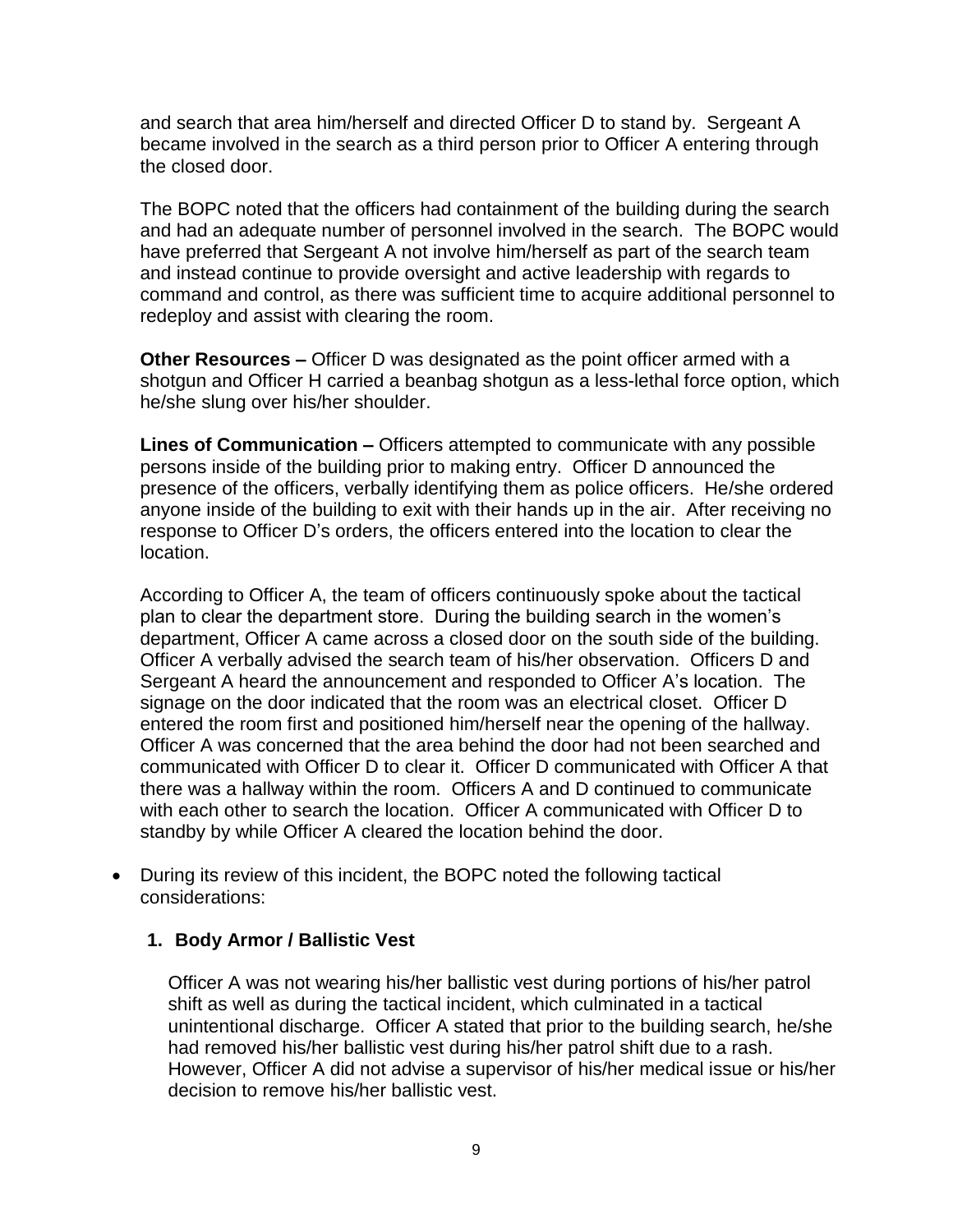The BOPC considered that Officer A was not equipped with a ballistic vest as required during field operations. The BOPC noted Officer's A's failure to wear his/her ballistic vest was a significant concern for concern and placed him/her at a tactical disadvantage.

Based on the totality of the circumstances, the BOPC determined that Officer A's failure to wear a ballistic vest was a substantial deviation, without justification, from Department policy and approved Department tactical training.

## **2. Building Searches**

Sergeant A, Officer A, and Officer D responded to a burglary radio call and joined the additional officers already on scene to form a search team and conduct a building search. During the subsequent investigation by FID personnel after the TUD occurred, the Subject was located inside of the building.

The UOFRB noted that the search team members communicated with each other and proceeded to conduct a systematic and thorough search of the location. The UOFRB considered that the location was a department store which was very large, consisted of two floors, and consisted of various tactical obstacles including numerous clothing racks and displays. The UOFRB considered that the officers effectively adapted their search tactics to the difficulties presented by the location. The UOFRB noted that Officer A clearly identified the closed electrical closet door to the search team, waited for his/her partner, and made entry into the room once Officer D and Sergeant A were in a position to clear the room.

The UOFRB noted that the investigation revealed that hours after the TUD had already occurred and as FID personnel were still conducting their investigation at scene, the Subject was located inside of a makeshift room within the department store. The Subject was taken into custody without incident. The UOFRB considered that the investigation determined that the makeshift room was not accessible without exiting out of a boarded-up wall of the location which led to a vacant area where the makeshift room was located. The UOFRB noted that the search team officers conducted a search of the area where the Subject was believed to have exited the building and it appeared to have been boarded up. The tactics utilized to search the department store appeared to be consistent with Department tactics and that the later location and arrest of the Subject by FID personnel did not appear to be related to any deficiencies of the search tactics.

Based on the totality of the circumstances, the UOFRB determined, and the BOPC concurred, that Sergeant A's, Officers A and D's actions were not a deviation from approved Department tactical training.

• The BOPC also considered the following: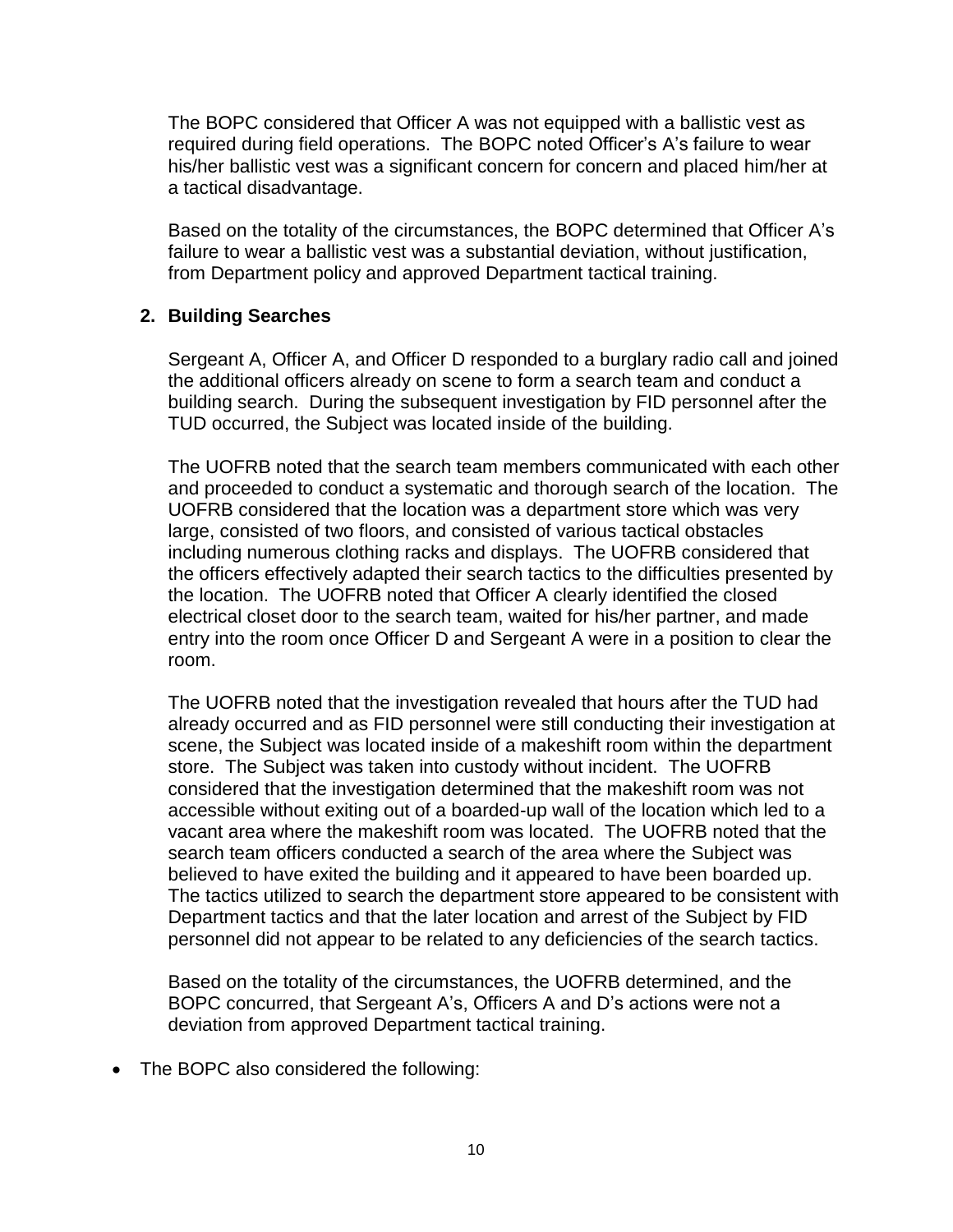- **Supervisor Responsibilities –** The investigation revealed that Sergeant A, while overseeing the search of the second floor of the building, repositioned him/herself to Officer A's location when Officer A announced he/she had a closed door that needed to be searched. Sergeant A assumed the role of the third person in the search, as there were no other officers in the immediate vicinity to assist with the search of the room once Officers A and D gained entry and entered the room. Supervisors are reminded to, when feasible, prioritize and maintain command and control over becoming engaged in a tactical role.
- **Preservation of Evidence** The investigation revealed that following the TUD, and after the remaining officers completed the building search, Officer A was directed to a bullet fragment located on the carpet west of the electrical room door. Officer A utilized his/her flashlight to move the bullet fragment approximately one inch in an easterly direction. Officer A was reminded that evidence should be left in place until the arrival of FID investigators. If evidence must be moved, officers should don appropriate personal protective equipment to minimize altering or contaminating the evidence.

## **Command and Control**

• The investigation revealed that Sergeant A was the first supervisor to arrive at the scene. Sergeant A joined the search team, which had assembled near the lobby of the store. Sergeant A coordinated and provided oversight throughout the building search. As the search team cleared the second floor of the store, Sergeant A responded to Officer A's declaration that he/she had a closed door that needed to be cleared and oversaw the entry into the room where the TUD occurred. Sergeant A momentarily stopped the search and determined that there were no injuries. Sergeant A directed an additional member of the search team to assume Officer D's position and removed Officers A and D from the search. Sergeant A directed the remaining uninvolved members of the search team to continue and complete the search of the store.

According to FID investigators, a review of Officer A's BWV depicted Sergeant A make a phone call and inform the Central Patrol Division Watch Commander, Sergeant B, that he/she was conducting a building search where an officer had an "accidental discharge."

According to Sergeant A, during his/her conversation with Sergeant B, he/she advised him/her of the TUD and the circumstances of the incident. However, Sergeant A did not recognize the TUD as a CUOF incident and explained he/she was not familiar with the TUD protocols. Sergeant A believed the incident would be investigated as a NCUOF and therefore, did not admonish, separate, or continuously monitor the involved officers.

According to FID investigators, Sergeant C responded to the scene of the TUD. Upon his/her arrival, Sergeant C was briefed by Sergeant A regarding the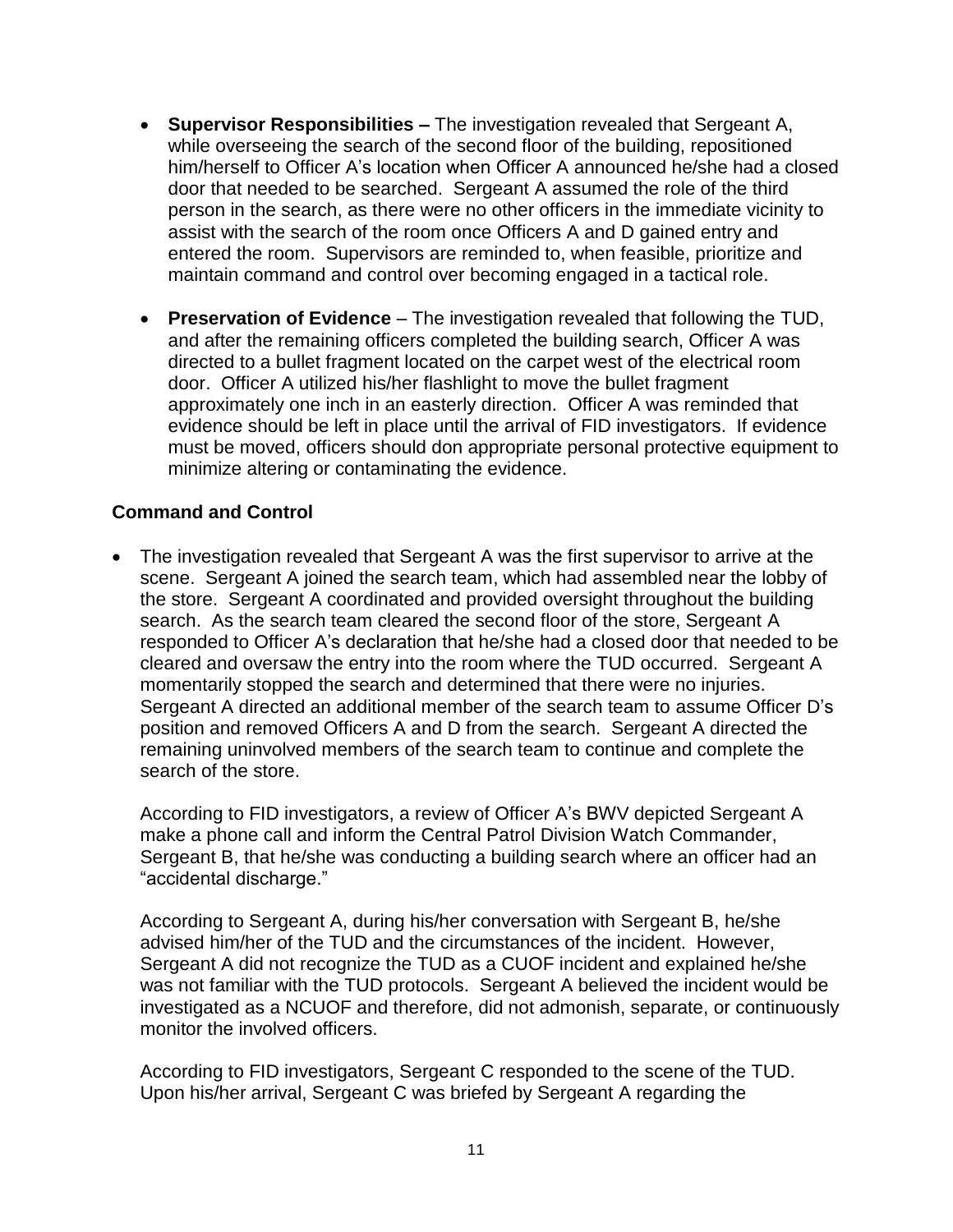circumstances surrounding the TUD incident. A review of Officer A's BWV depicted Sergeants A and C discussing the protocols subsequent to a TUD. Sergeant C explained he/she was not familiar with protocols subsequent to a TUD. Sergeant A advised Sergeant C that he/she believed the incident would be investigated similar to a NCUOF. Therefore, according to Sergeant C, he/she did not believe he/she needed to admonish, separate, or monitor the involved officers and began conducting his/her NCUOF investigation by attempting to locate evidence and obtaining photographs of the scene.

According to Sergeant C, approximately one hour after his/her arrival on scene he/she was notified by Sergeant B that the incident would be handled as CUOF. Sergeant B directed Sergeant C to administer a PSS to Officer A. Sergeant C admonished, separated, and monitored the involved personnel and administered a PSS to Officer A. Sergeant C continued to monitor Officer A and Sergeant A until he/she was relieved by FID investigators.

The UOFRB noted that Sergeant A took an active leadership role when he/she arrived as the building search was in progress and provided tactical oversight as expected throughout the remainder of the search. However, the UOFRB was critical of the actions of Sergeants A and C with regard to the protocols subsequent to a CUOF. The UOFRB noted that Sergeants A and C incorrectly identified the incident as a NCUOF and proceeded to conduct a NCUOF investigation. The UOFRB considered that TUD's are not a common occurrence; however, they opined that Sergeants A and C should have been familiar with their supervisory responsibilities following a TUD incident. The UOFRB noted that upon being notified that the incident would be handled as a CUOF, Sergeant C immediately admonished, separated, and monitored the involved personnel in addition to administering a PSS to Officer A.

The UOFRB noted they would have preferred that Sergeants A and C take a more active leadership role with regard to the urgency in identifying the incident as a CUOF, overseeing the separation and monitoring of those involved officers, and preserving the TUD scene. The actions of Sergeants A and C were not consistent with Department supervisory training and the BOPC's expectations of field supervisors during a critical incident.

Force Investigation Division noted that there were multiple errors on the Watch Commander's Daily Report. According to the Watch Commander's Daily Report, Sergeant B was notified of the TUD and directed Sergeant C to respond to the scene of the TUD. Sergeant B noted that he/she directed Sergeant C to separate the officers.

The BOPC would have preferred that Sergeant B take a more active supervisory role upon being notified of a CUOF incident and provide clear direction to field supervisors. The UOFRB determined, and the BOPC concurred, that while there were identified areas for improvement, Sergeant B's actions with regard to protocols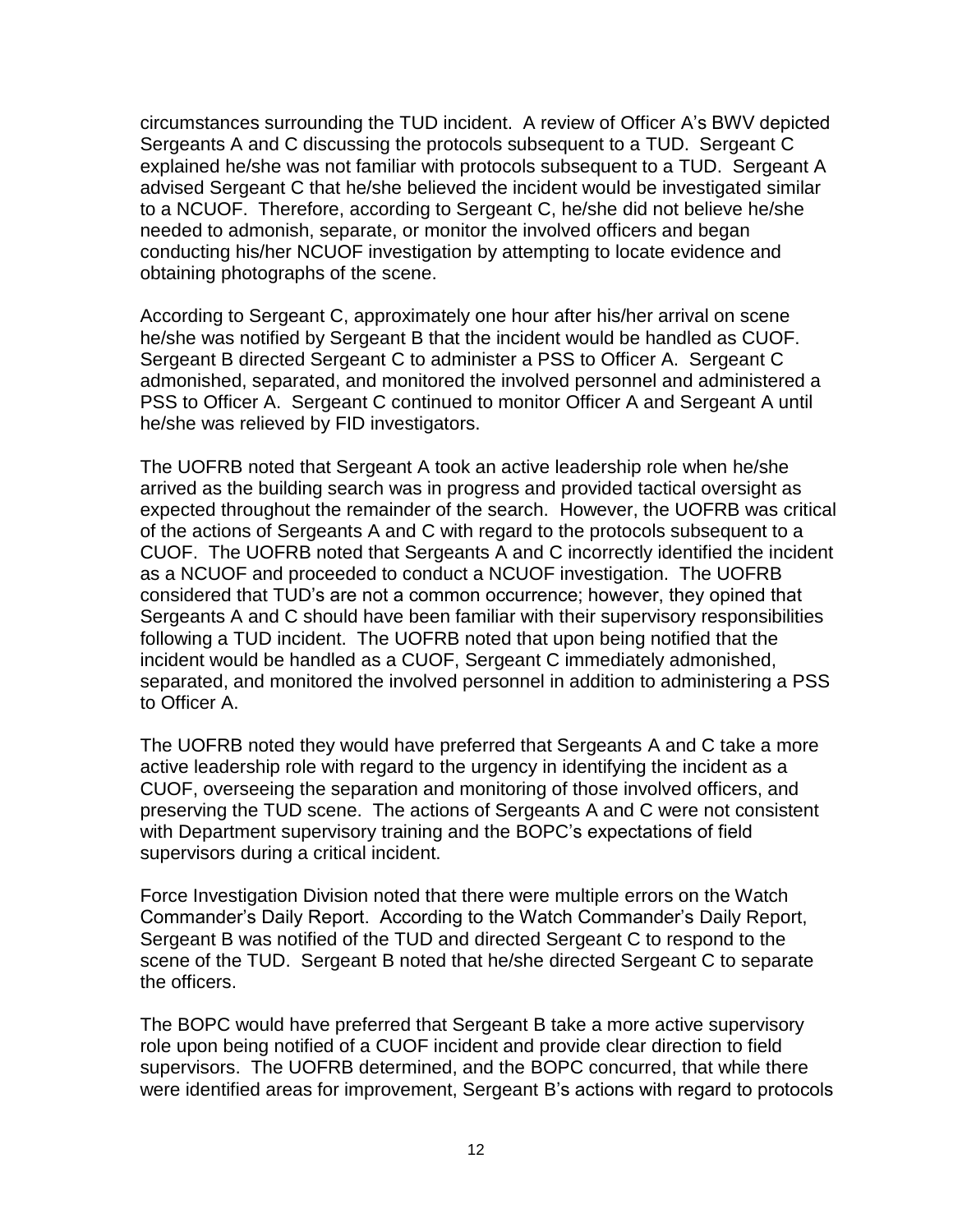subsequent to a CUOF did not significantly deviate from approved Department supervisory training.

The actions of Sergeant B were consistent with Department supervisory training and the BOPC's expectations of a watch commander during a critical incident.

• The evaluation of tactics requires that consideration be given to the fact that officers are forced to make split-second decisions under very stressful and dynamic circumstances. Tactics are conceptual and are intended to be flexible and incident specific, which requires that each incident be looked at objectively and that the tactics be evaluated based on the totality of the circumstances.

Each tactical incident also merits a comprehensive debriefing. In this case, there were identified areas where improvement could be made. A Tactical Debrief is the appropriate forum for the involved officers to discuss individual actions that took place during this incident.

In conducting an objective assessment of this case, the BOPC determined that the Officers A's actions were a substantial deviation, without justification, from Department policy and training, thus requiring a finding of Administrative Disapproval. Sergeant A's and Officer D's actions did not deviate from Department policy and training; therefore, the BOPC found their tactics to warrant a Tactical Debrief.

# **B. Drawing and Exhibiting**

- According to Officer D, after he/she and his/her partner arrived at the location to assist with a search for possible burglary suspects, he/she retrieved his/her Department shotgun from his/her police vehicle. Officer D deployed his/her Department shotgun based on the fact that he/she and his/her fellow officers were searching for an unknown number of burglary suspects who are known to have "weapons." Officer D assumed the role of the "point" in the building search based on his/her deployment of his/her Department shotgun, which was the most "firepower" he/she could utilize at the time.
- According to Officer A, he/she responded to a request for additional units for a search for a possible burglary suspect. Officer A and his/her partner formed a search team with additional officers who responded to the incident. Officer A drew his/her service pistol at various times throughout the search based on the "potential dangers inside of the building" as well as his/her knowledge that burglary suspects are known to "carry weapons," and his/her desire to ensure that he/she and his/her fellow officers were "safe from serious bodily injury or death." Officer A advised that when he/she drew his/her service pistol, his/her service pistol was at a low-ready position in his/her right hand. Officer A drew his/her service pistol prior to entering the closed door electrical closet due to the fact that he/she and his/her fellow officers were still "searching for a potential [burglary] suspect," whom he/she believed are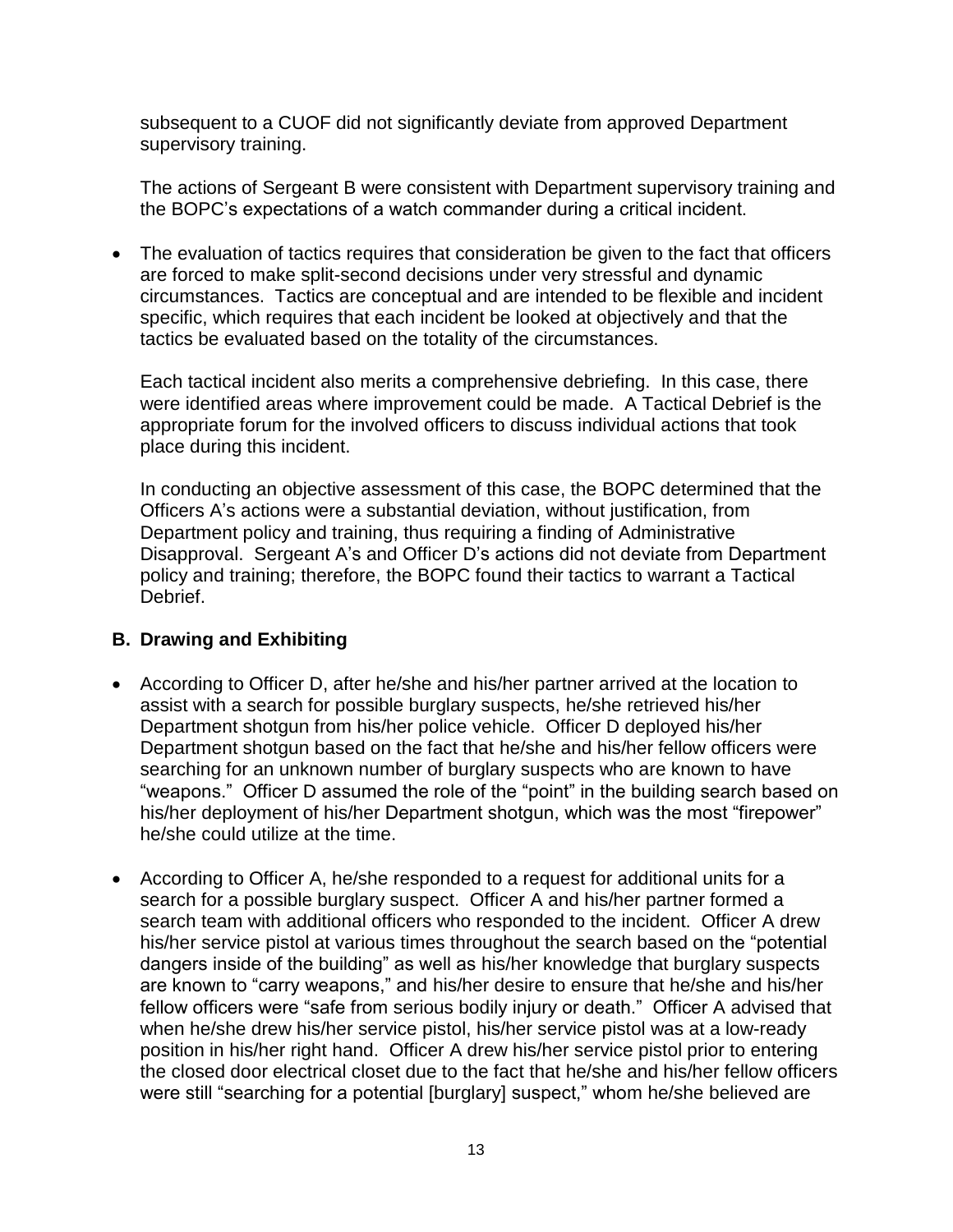known to have weapons. Officer A in this instance, drew his/her service pistol with his/her right hand and transitioned across his/her body to his/her support hand and down into a low-ready position. Officer A stated that the angle in which the door opened obscured the southern portion of the closet.

• According to Sergeant A, he/she responded to the location of a possible burglary suspect and accompanied the team of officers as he/she oversaw the tactical strategies utilized during the search. As Sergeant A and the team were searching the second floor of the location, he/she believed the due to the large area they needed to cover, it was advantageous to join the officers as "they were going to fan out side by side to clear together moving as one." Sergeant A drew his/her service pistol to ensure his/her safety as well as his/her other fellow officers, based on the fact that he/she was conducting a search for a burglary suspect who are "known to carry weapons" which could be "used to cause serious bodily injury or death."

In this case, the BOPC conducted a thorough review in evaluating the reasonableness of Officers A, and D's, and Sergeant A's drawing and exhibiting of their service pistols and Department shotgun. The BOPC noted that Officers A and D, and Sergeant A responded to a burglary radio call at a large location. The BOPC considered that Officers A and D, and Sergeant A were cognizant that they were conducting a building search and each individual articulated in their own perspective that based on their training and experience, burglary suspects are known to utilize and be armed with various tools which could be used as weapons.

Based upon the totality of the circumstances, the BOPC determined that an officer with similar training and experience as Officers A and D, and Sergeant A, while faced with similar circumstances, would reasonably believe that there was a substantial risk that the situation may escalate to the point where deadly force may be justified.

Therefore, the BOPC found Officers A and D's, and Sergeant A's drawing and exhibiting to be In Policy.

#### **C. Unintentional Discharge**

• **Officer A** – (pistol, one round)

**Background** – According to the FID investigation, one bullet impact was identified on a metal ladder that was stored within the electrical room, just south of the door. The FID investigation determined the background was the enclosed southern portion of the electrical room which contained an electrical pipe and a mannequin.

According to Officer A, he/she opened the door to the electrical closet, at which time Officer D entered the closet first moving in a northwesterly direction. Officer A observed that the door to the electrical closest stopped moving and obscured the southwest area of the closet. Officer A believed that he/she needed to "clear this